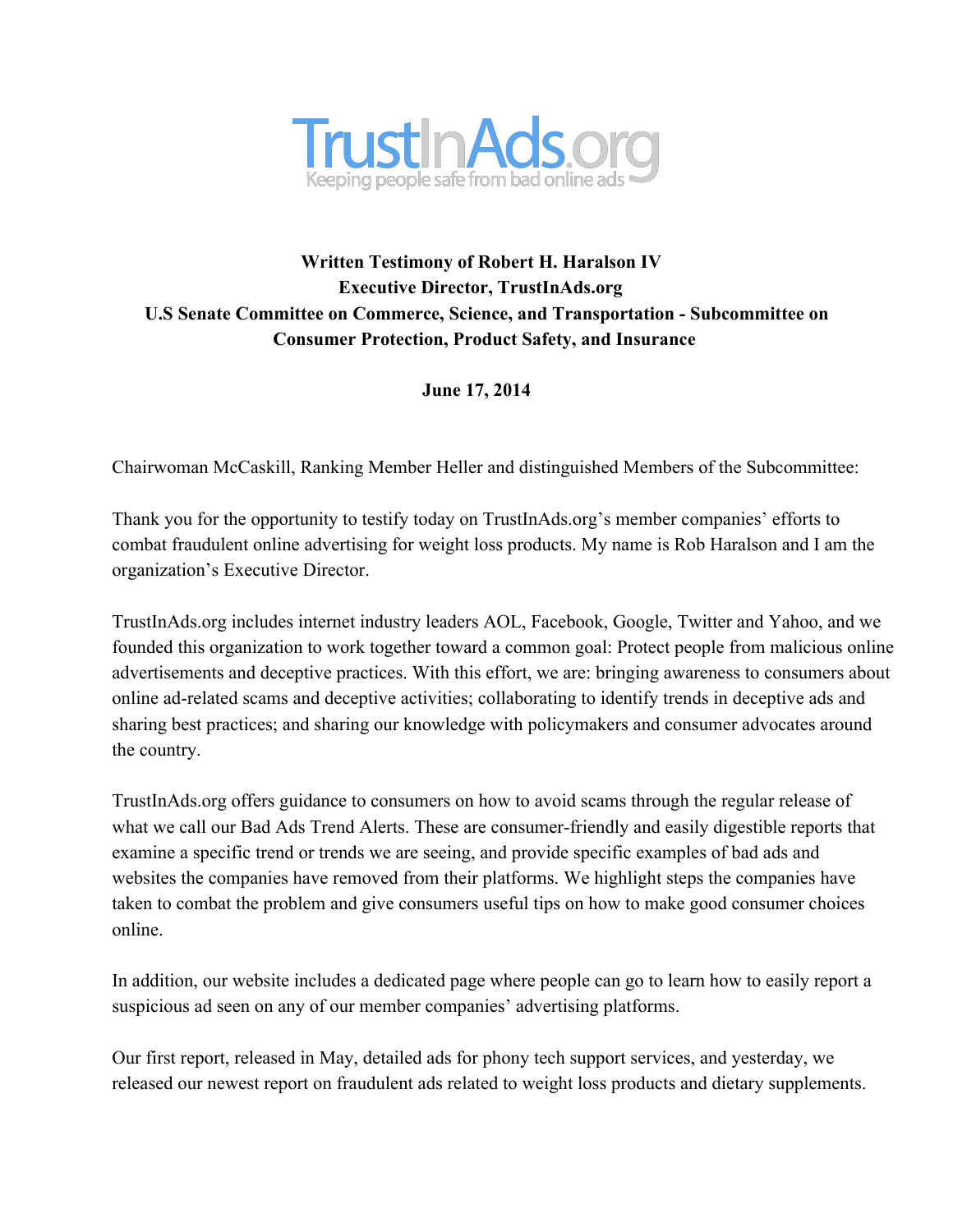I have included this report as an attachment to my written testimony for the Subcommittee.

Our member companies are committed to protecting people from malicious online advertisements and deceptive practices and have allocated significant resources to keep these kinds of bad ads off of their platforms. Without question, ensuring a positive experience for all users is essential to maintaining a vibrant and successful internet ecosystem.

Today, the sale of numerous weight loss products and dietary supplements through advertising is seen across all mediums – print, broadcast, radio and the web. And while most entities selling these kinds of products provide accurate and truthful information regarding their overall effectiveness, some bad actors - in an attempt to entice consumers - market products with outrageous, unrealistic claims and promises of dramatic weight loss.

For the bad actors attempting to use online advertising, these kinds of claims violate both TrustInAds.org's member companies' advertising policies and existing laws aimed at protecting consumers.

We applaud federal agencies for recognizing the weight loss scam problem and their active efforts to educate consumers about misleading claims. In addition to its active law enforcement against scammers, the FTC's Consumer Information website has an entire section devoted to weight loss and fitness that outlines many of the advertisements that users could encounter on the internet and debunks their claims. In addition, the Food and Drug Administration's (FDA) website brings regulatory actions against scammers and also provides consumers with helpful information about weight loss fraud.

Stopping these ads is critical for online advertising companies as well. Collectively, TrustInAds.org member companies have hundreds of individuals on their respective teams spanning policy, engineering, network security and legal dedicated to identifying and preventing this illegal activity.

Fortunately, most of these types of ads never reach the user and are immediately rejected through automated filtering processes as soon as they are submitted. For those that are detected after they are published, they are immediately removed and the advertiser account is reviewed. Temporary or permanent suspension of the advertiser account is then considered depending on the severity of the ads policy violation(s).

User feedback also plays an important role in detecting bad ads, and our companies carefully review user complaints related to ads and quickly take action when warranted.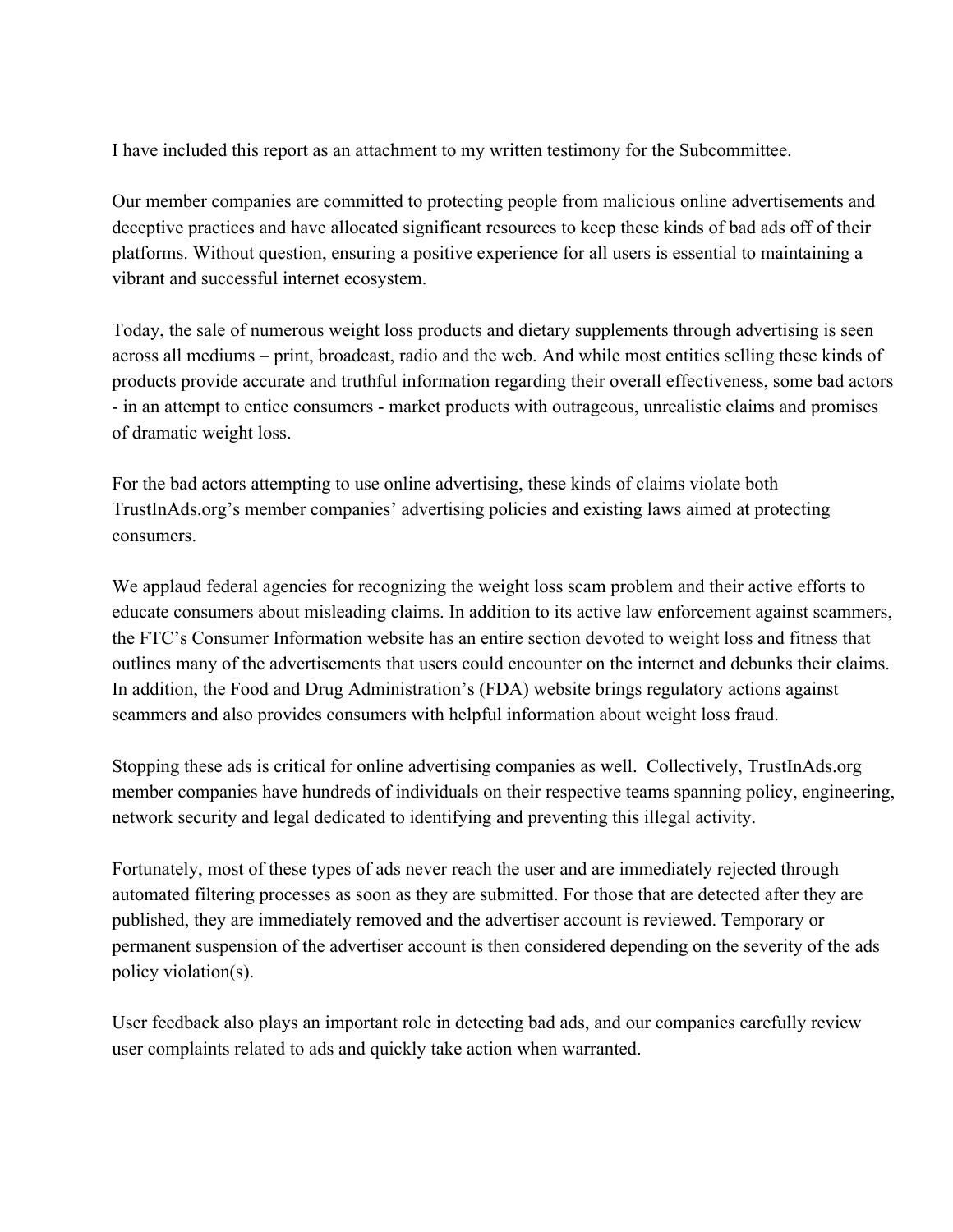Over the course of the past 18 months, AOL, Google, Facebook, Twitter and Yahoo have collectively removed or rejected over 2.5 million ads related to weight loss and dietary supplements due to numerous ads policy violations.

While all stakeholders are working hard to stop these ads, weight loss scammers, some who are incredibly sophisticated, work maliciously to find ways to avoid detection by agencies, falling within their guidelines, and circumvent our companies' automated filters. Given this, each company has allocated substantial technical, financial and human resources to stop bad advertising practices like these and protect users on their platforms and across the web.

The steps our member companies have taken aim to complement the continued efforts by agencies such as the FTC to enforce existing law to ensure that consumers are presented with truthful and accurate information in online ads.

Working together, AOL, Facebook, Google, Twitter and Yahoo are fully committed to improving their systems to help protect users across the web, contributing research, and facilitating industry initiatives to combat bad online ads. We believe that if we all work together to identify threats and stamp them out, we can make the web a safer place for everyone.

Again, thank you for this opportunity to testify.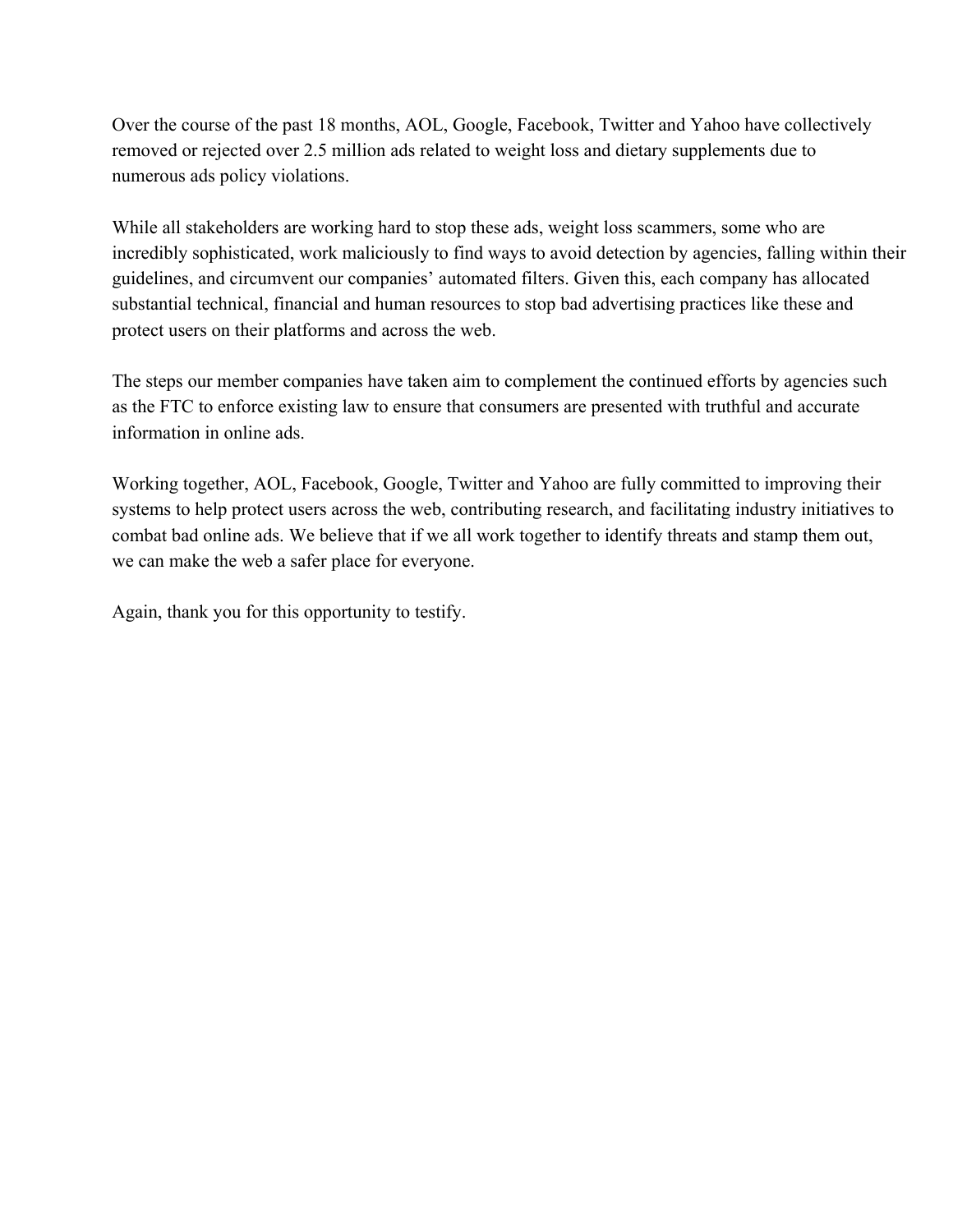# **Bad Ads Trend Alert: False Claims in Online Weight Loss Advertisements**

**June 2014**

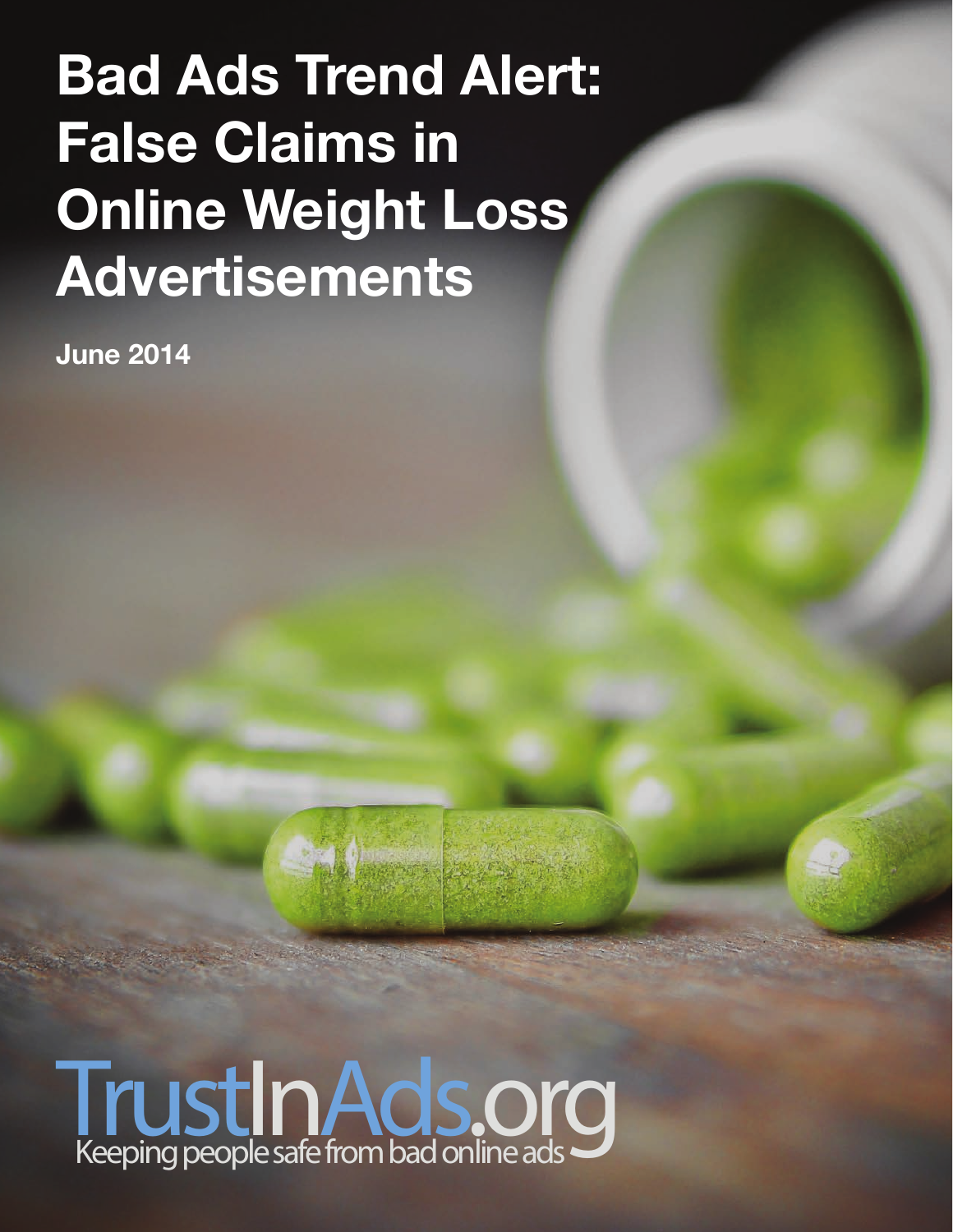#### **EXECUTIVE SUMMARY**

Today, the sale of numerous weight loss products and dietary supplements through advertising is seen across all mediums – print, broadcast, radio and the web. And while many entities selling these kinds of products provide accurate and truthful information regarding their overall effectiveness, some bad actors - in an attempt to entice consumers - market products with outrageous, unrealistic claims and promises of dramatic weight loss.

For the bad actors attempting to use online advertising, these kinds of claims violate the advertising policies of the companies that make up TrustInAds.org, in addition to laws aimed at protecting consumers.

Our member companies are committed to protecting people from malicious online advertisements and deceptive practices and have allocated significant resources to keep these kinds of bad ads off of their platforms.

The steps our member companies have taken aim to complement the many ongoing efforts by agencies to enforce existing law to ensure that consumers are presented with truthful and accurate information in online ads. For example, the Federal Trade Commission (FTC) has a long, continuing history of bringing law enforcement matters to stop deceptive weight loss advertising, as well as providing education to consumers and media companies about avoiding these ads. Similarly, the Food and Drug Administration (FDA) brings regulatory actions against deceptive advertisers, in addition to consumer education.

Challenges remain in the ability for online advertising platforms to effectively determine the validity of some of the claims made by websites selling these products. However, TrustInAds.org member companies are working diligently to combat scammers and are committed to working with all stakeholders to determine the best and most effective ways to keep bad ads of the web.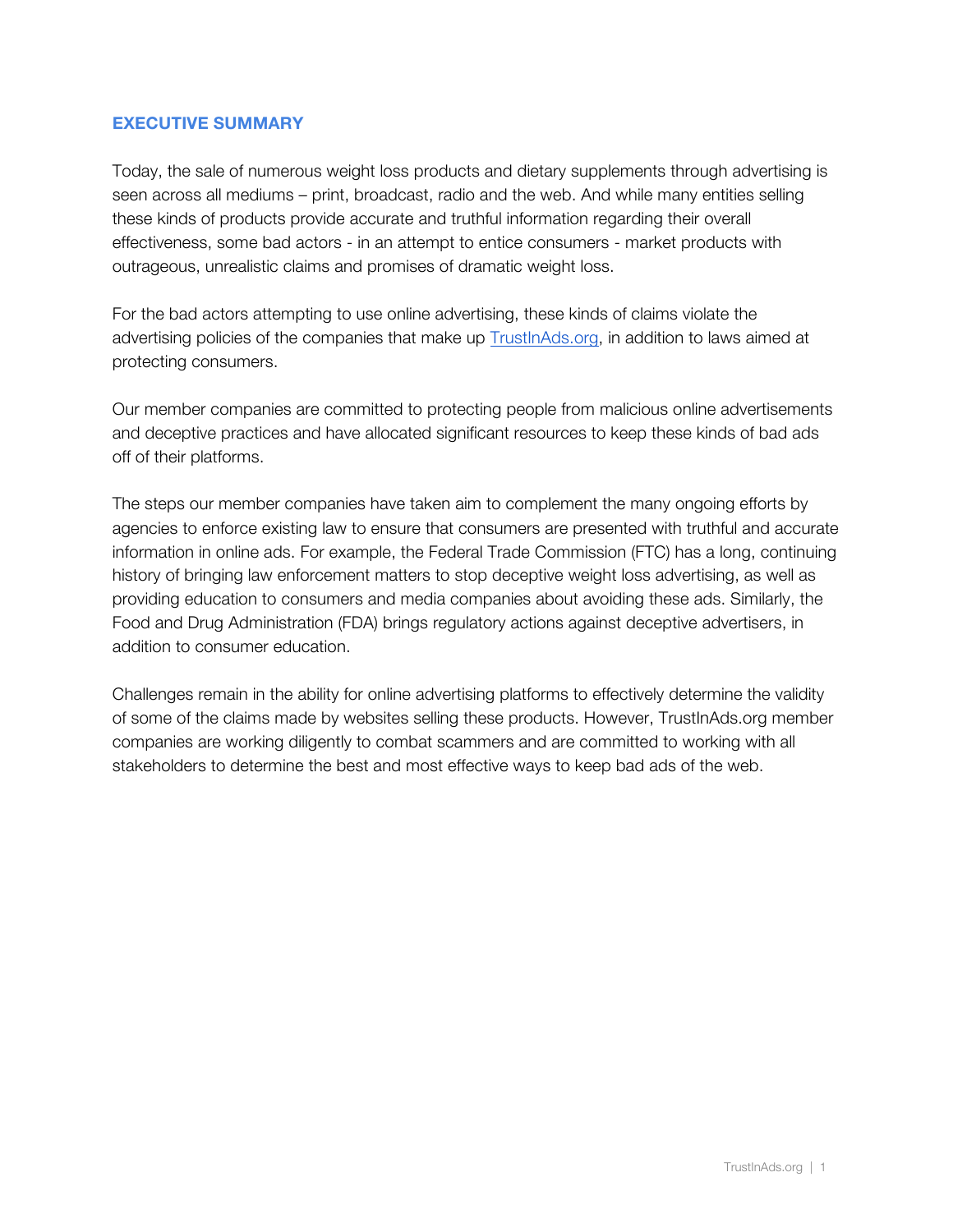#### **INTRODUCTION**

The websites often look enticing - "Lose 30 pounds in 30 days!" or some other similar claim serves as the focal point of the page. "Burn Fat Without Diet or Exercise!" and "Boost Your Metabolism!" are other catchphrases used to encourage the visitor to click the "Order Now" button. These sites are selling dietary supplements like Acai Berry, Raspberry Ketone, and Garcinia Cambogia using outlandish and false claims of miracle methods to dramatically shed pounds instantly. They often attempt to further legitimize their products with fake reviews and endorsements from reputable sources like celebrities or mainstream media outlets.

The entities operating these websites use a number of marketing tactics to promote these products to consumers, including attempts to serve online ads on AOL, Facebook, Google, Twitter, Yahoo, and other online advertising platforms. TrustInAds.org's member companies all have advertising policies in place for health and wellness-related advertisements and work hard to prevent ads that promote false claims from ever reaching the user through tools like automated filters. Advertisers are required to strictly adhere to these policies. However, sophisticated scammers work maliciously to circumvent companies' automated filters and sometimes a small number of these ads do end up on the web.

Our companies have strong incentives to keep these and other bad ads off of the internet and are committed to working with the FTC in their efforts to protect consumers. As we have stated publicly before, ensuring a positive experience for all users is essential to maintaining a vibrant and successful internet ecosystem.

In this Trend Alert, TrustInAds.org examines these kinds of scam ads, highlights specific examples of ads and websites that our member companies have encountered and removed from their platforms, and provides basic tips for consumers to stay safe and make good consumer choices online.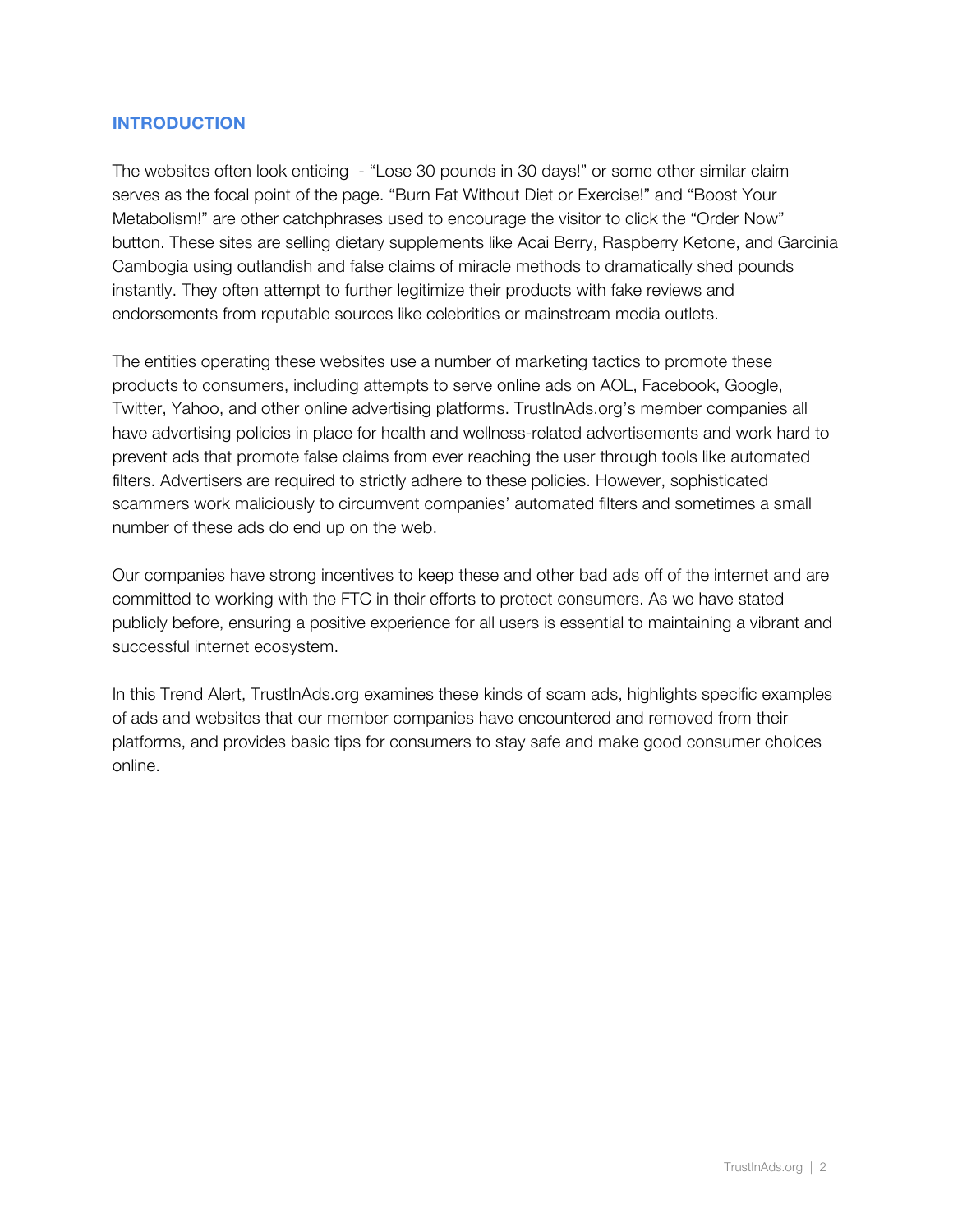### **ONLINE WEIGHT LOSS ADS AND WEBSITES**

Below are examples of ads (Fig. 1) and websites (Fig. 2) that, after review, were disabled from of TrustInAds.org member companies' platforms.

#### Fig. 1 - Advertisements

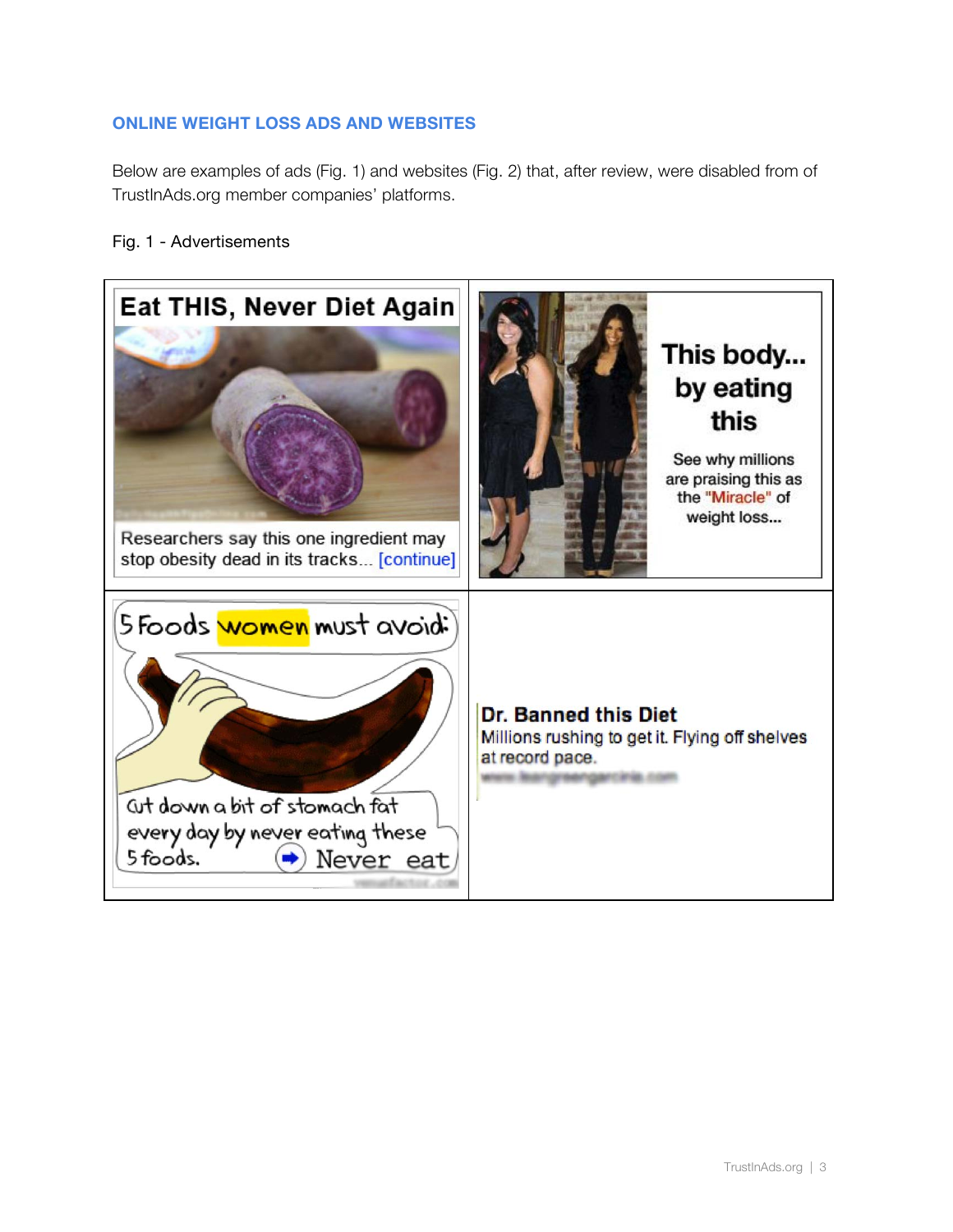#### Fig. 2 - Websites



For these types of ads and websites (and the related advertiser accounts), the most common patterns that were detected by TrustInAds.org member companies and found to be in violation of advertising policies included:

- Outrageous or misleading claims in the ad or on the website landing page
- Websites with fake reviews or perceived endorsements from reputable sources
- Fake news or consumer alert websites that purport to be objective articles approving of the piece
- Hidden or recurring billing schemes that were misleading to the user

## **FEDERAL EFFORTS AND ACTIONS AGAINST DIET SCAMMERS**

We applaud federal agencies for recognizing the weight loss scam problem and their active efforts to educate consumers about misleading claims. For example, the FTC's Consumer Information website has an entire section devoted to weight loss and fitness that outlines many of the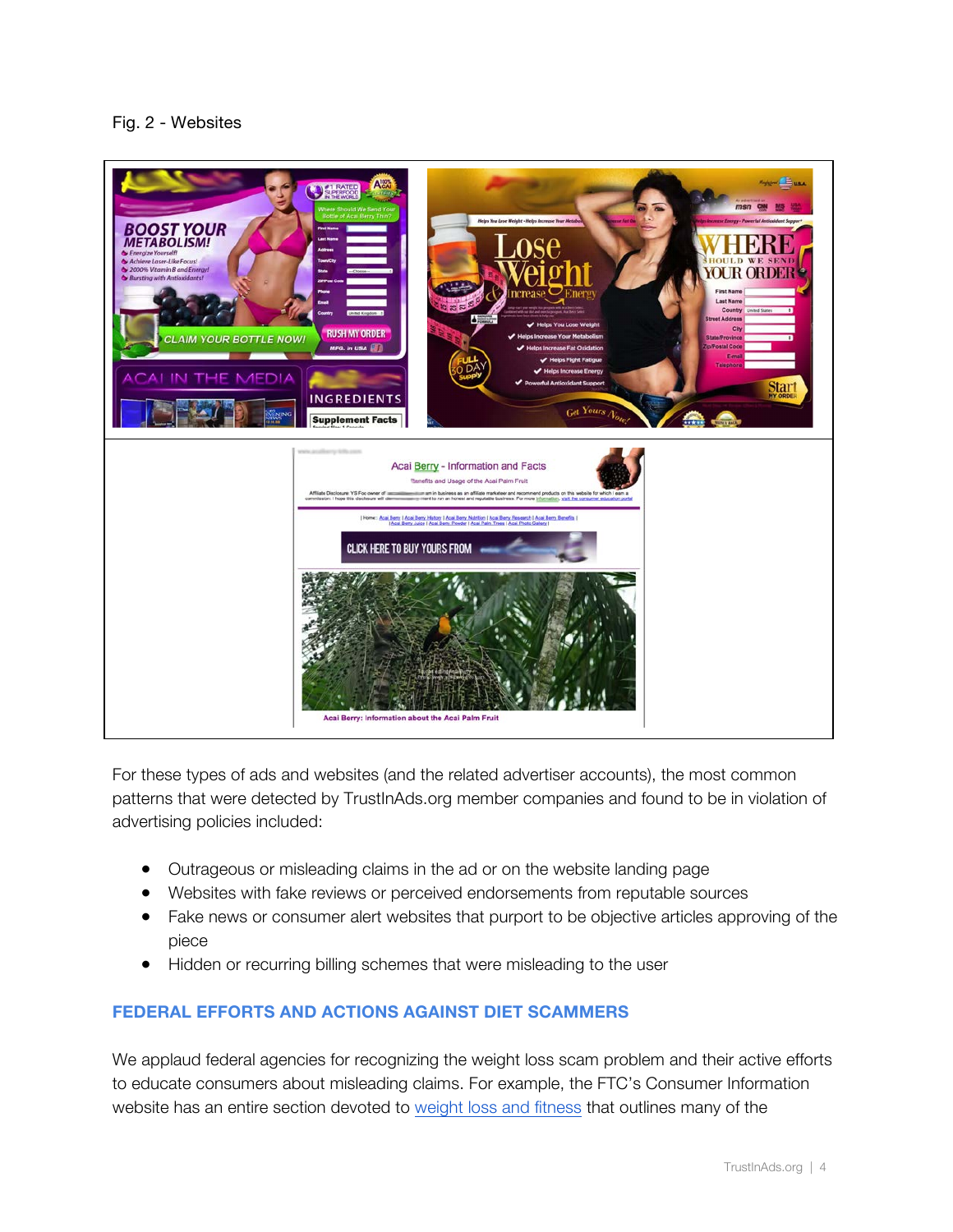advertisements that users could encounter on the internet and debunks their claims. The FDA's website also provides consumers with helpful information about weight loss fraud.

These agencies allow users to report deceptive weight loss ads, provide tips for consumers on how to lead an active, healthy lifestyle and directs them to several free, online resources to learn more about effective ways to lose weight.

In addition to providing consumers with resource pages, the agencies are continually policing the space as well. For example, the FTC recently announced that it filed suit against a Florida-based company behind Pure Green Coffee for using fake weight loss claims and fabricated news stories, which included logos of major news outlets, to advertise its dietary supplement. The FDA also brings regulatory actions, and frequently sends companies warning letters to stop deceptive weight loss claims.

Both agencies also provide guidance to industry. One recent effort that deserves special note is the FTC's extensive guidance for media companies to avoid running these deceptive ads. In its "Gut Check: A Reference Guide for Media on Spotting False Weight Loss Claims," the FTC outlines seven common false claims found in weight loss ads that should immediately raise red flags for publishers. This "Gut Check" provides important information for companies to catch the "worst-ofthe-worst" ads, as well as critical guidance for the manual review of advertisements.

### **ACTIONS TAKEN BY OUR MEMBER COMPANIES**

Of course, media companies must also take responsibility to protect their consumers. Because these deceptive advertisers use online ads, TrustInAds.org's member companies all have advertising policies in place that prohibit misleading health and wellness-related advertisements. Advertisers are clearly required to strictly adhere to these policies.

In addition, TrustInAds.org's member companies work hard to enforce these policies to prevent ads that promote false claims from ever reaching the users. All of our member companies have allocated substantial technical, financial and human resources to stop bad advertising practices and protect users on their platforms and across the web. Collectively, TrustInAds.org member companies have several hundred individuals spanning policy, engineering, information security, and legal fields dedicated to identifying, investigating, and preventing this abusive activity.

Fortunately, most of these types of ads never reach the user and are immediately rejected through automated filtering processes as soon as they are submitted. For those that are detected after they are published, they are immediately removed and the advertiser account is reviewed. Temporary or permanent suspension of the advertiser account is then considered depending on the severity of the ads policy violation(s).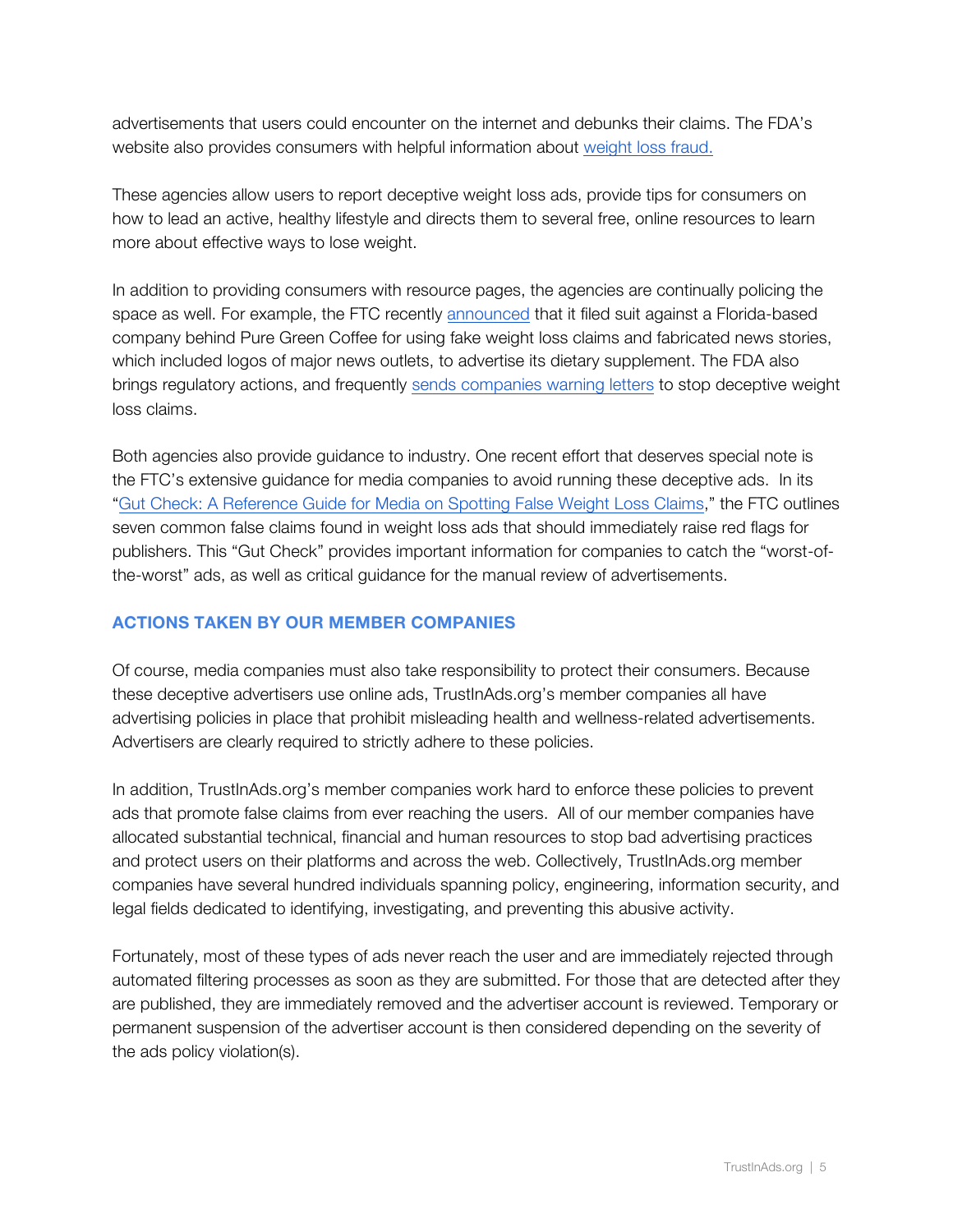However, sophisticated scammers are always attempting to circumvent companies' automated filters and sometimes a small number of these ads do end up on the web. The issue - as a whole is incredibly nuanced and scammers frequently find new ways to avoid detection by companies and law enforcement, as well as working around the FTC guidelines. This makes it extremely difficult for online advertising platforms to identify scam ads among the billions of legitimate ads served every year. For example:

- The guidelines recommend that publishers should be wary of ads that claim their product causes "substantial" weight loss. However, the subjectivity of the term "substantial" creates a grey area through which publishers must maneuver. Many of these bad actors are experts at walking a fine line to make their ads appear acceptable within the guidelines, especially to automated filtering technology or other methods to scan ads at scale.
- The FTC has made clear that advertisers cannot misleadingly claim that their products' results are "backed by scientific research" or "clinical studies". However, assessing the validity of these reports for the thousands of websites that are advertised is an undertaking for which online advertising platforms are not equipped to manage, at least at scale. Many of the dietary supplements that are advertised through these ads are not subject to FDA approval, so the information needed to confirm these claims is not readily available.

Our member companies also rely on human review and analysis once specific ads or trends are recognized as potentially problematic from a variety of sources. For example, feedback from consumers and press releases from agencies play important roles in detecting bad ads, and our companies carefully review feedback related to ads and quickly take action when warranted. In addition, our member companies' dedicated teams are always on the lookout themselves for the latest trends.

Over the course of the past 18 months, AOL, Google, Facebook, Twitter and Yahoo have collectively removed or rejected over 2.5 million ads related to weight loss and dietary supplements due to numerous ads policy violations.

Our companies have strong incentives to keep these and other bad ads off of the internet and are working to establish more effective ways to collaborate with agencies in their efforts to protect consumers. As we have stated publicly before, ensuring a positive experience for all users is essential to maintaining a vibrant and successful internet ecosystem.

## **TIPS TO STAY SAFE**

The phrase "if it sounds too good to be true, it probably is" certainly rings true with dietary supplement and weight loss advertisements and websites. TrustInAds.org encourages consumers to make careful considerations when purchasing any of these kinds of products.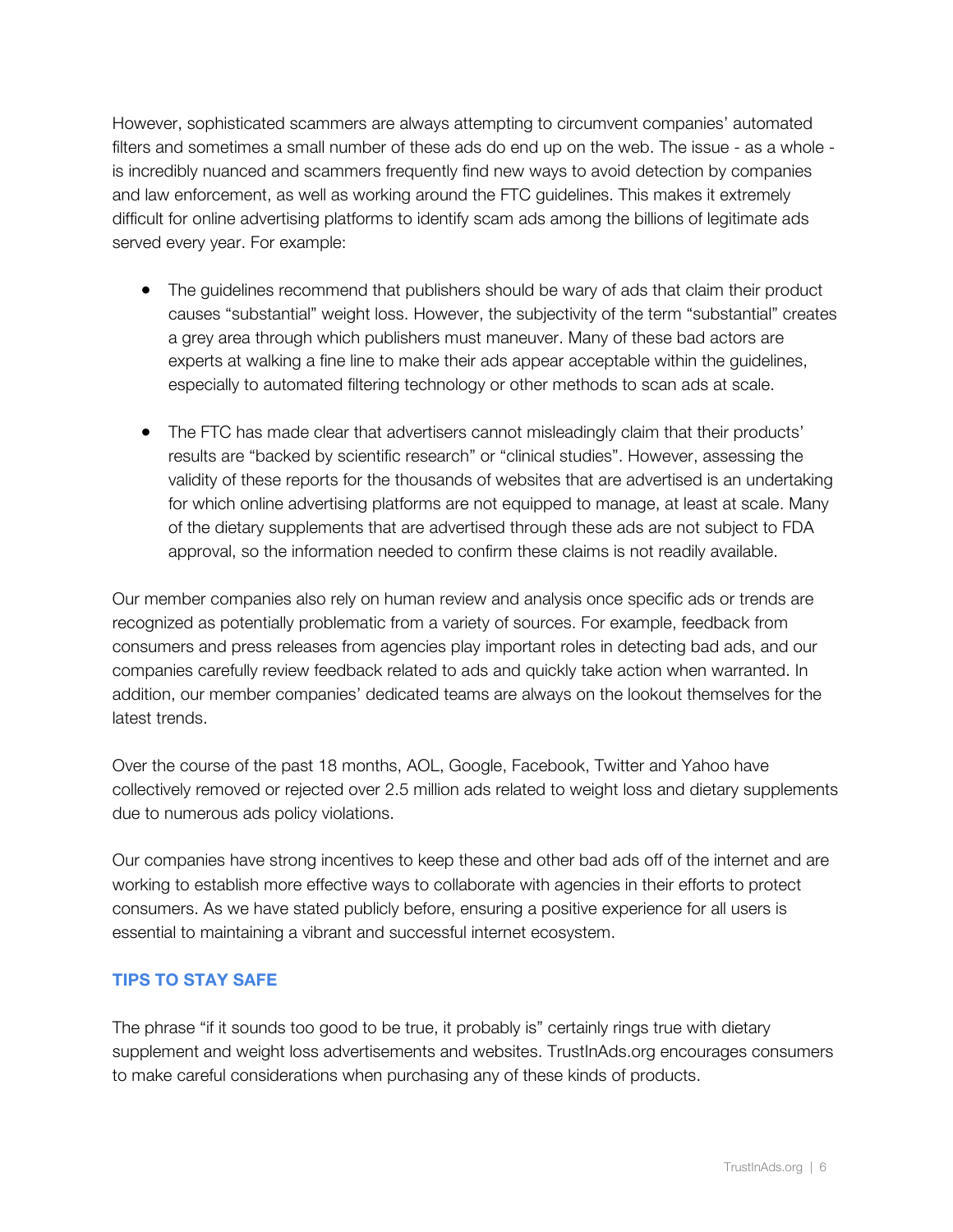- **Know the facts**. For any dietary supplement or weight loss product, always consult with your physician on the best course of action.
- **Watch out for these common themes**. On its website, the FTC provides a helpful list of common claims made by scammers selling these kinds of products, like:
	- "Lose weight without diet or exercise!"
	- o "Lose weight no matter how much you eat of your favorite foods!"
	- "Lose weight permanently! Never diet again!"
	- o "Lose 30 pounds in 30 days!"

In addition, scammers also set up fake news sites using logos of legitimate news organizations to falsely promote endorsements of their products.

- **There simply are no magic pills, patches or creams**. Unfortunately, science has not produced a pill that we can simply take to help us shed the pounds without diet or exercise. Always be suspicious of these kinds of claims.
- **If you see a suspicious advertisement on our platforms, REPORT IT!** As we highlighted in our last report, one of the best ways we can defend users from harmful scams and bad ads is through user feedback. Each of the TrustInAds.org member companies have simple ways to alert them of potential scams and bad ads. Visit http://TrustInAds.org/report to learn how.

In addition, consumers are encouraged to report potential bad ads on the Federal Trade Commission's website at http://ftc.gov/complaint.